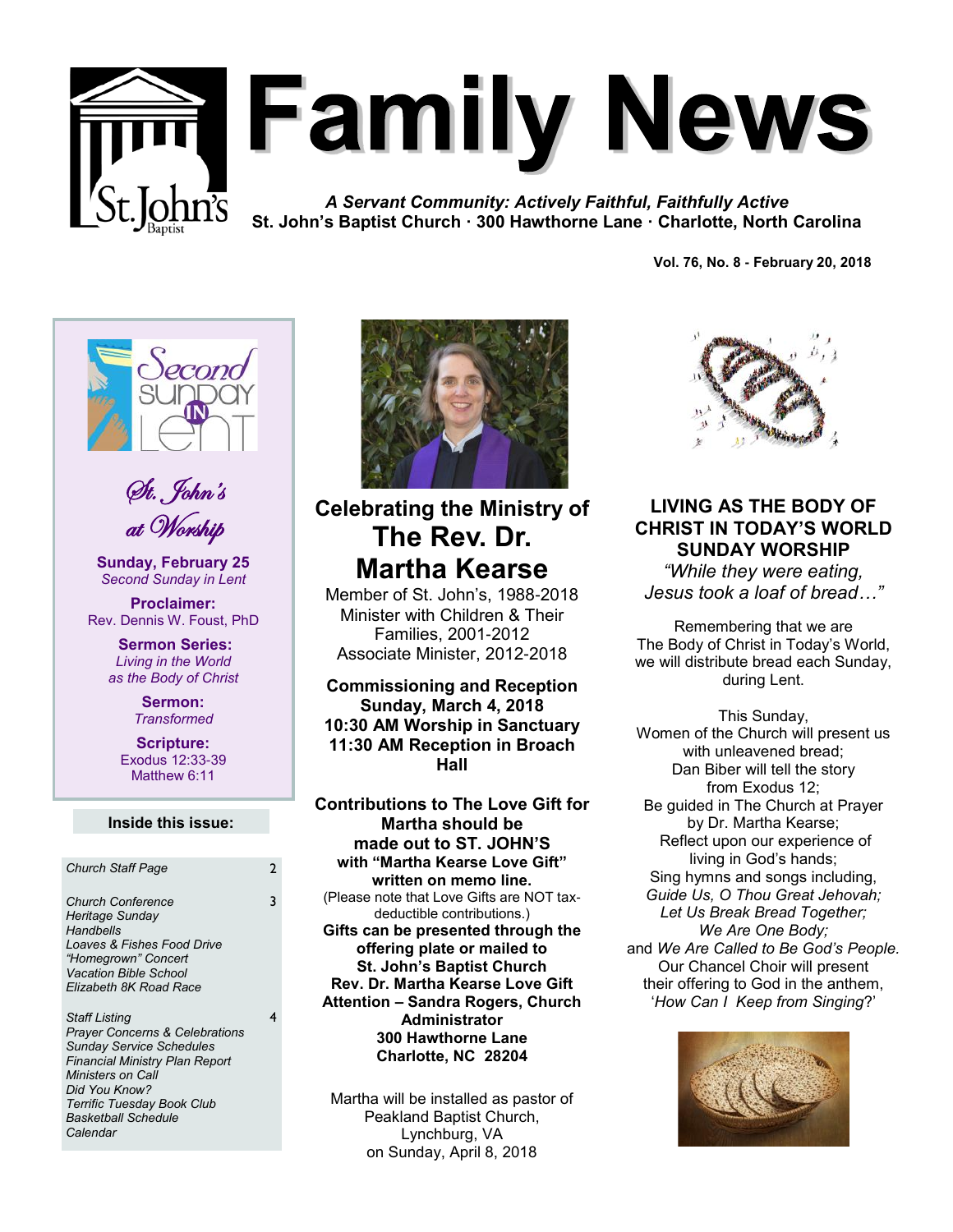## **THERE'S WITHIN MY HEART A MELODY**

As a boy, part of my summer experience included time with my paternal grandparents on their farm in rural Cleburne County, Arkansas. My grandfather raised chickens, served as the Justice of the Peace, taught music schools and wrote shaped-note gospel music. My grandmother worked in her flowers and garden, cooked, read her Bible and hummed tunes; most of the time without even realizing she was humming.

One of the tunes my grandmother hummed most often was the gospel song, '*There's Within My Heart a Melody*.' It's #550 in our St. John's hymnal. The words of the first verse and the fourth verse are my favorites. "*There's within my heart a melody, Jesus whispers sweet and low, 'Fear not, I am with thee, peace, be still,' in all of life's ebb and flow.*" "*Though sometimes he leads through waters deep, trials fall across the way, though sometimes the path seems rough and steep, see his footprints all the way.*" Of course, the repetitive chorus is, "*Jesus, Jesus, Jesus – sweetest name I know, fills my every longing, keeps me singing as I go*." At times, I find myself singing or humming this tune and realizing Edath Southerland Foust is still shaping my journey.

In this season of Lent, we are reflecting on what it means to be *The Body of Christ in Today's World* while also preparing to say 'good bye' to Martha and Monty Kearse as they move to begin ministry with Peakland Baptist Church in Lynchburg, VA. While living into these days of transition, like you, I am investing attention in my own spiritual journey. Also, during these weeks, I am listening and dialoging with you about changes.

The Lenten season stems from the idea of 'lengthening days.' During spring, as the time arc of sunlight increases each day, we are invited into a season of change; preparing the soil of our interior lives to welcome and receive God's hope-full resurrection seed.

I compare times of transition such as these to a trapeze artist moving from one platform (place) to another. While still on the platform, they let go of things as they know them, take hold of a bar swinging into the space between platforms trusting that the other bar will be in its place at the appropriate time before taking hold of the new bar and eventually landing safely at the other place.

Beloved, in this Lenten season, I encourage you to open yourself to interior change as we experience external changes. Please remember, God is at work in the space between the trapeze bars as we let go of the reality we know…waiting, trusting, turning…to the future when we will take hold of the new reality. And, I encourage humming, '*There's within my heart a melody*…'

Shalom, Dennis

# *From Martha*

I want to thank all of you so much for the kind and wonderful words you have been sharing with me over the last week. I am aware how incredibly blessed I have been to have had this time at St. John's, and to have been nurtured (and cajoled, and reprimanded, and straightened out) by you. I have received permission to post pictures on the glass wall across from the church office. I hope you will stop by that wall to see why I have loved this job for all of these years.

# $\cal Y$ outh  $\cal N$ ews from  $\sf l$  ee

**Sunday, February 25** - Youth are on regular 5:00-7:30 pm time frame, but the schedule is a little different since Kevin cannot be here. We will play ambush from 5:00-6:00 pm, have dinner from 6:00-6:30, and youth group time from 6:30-7:30—"What Does It Mean to Be a Part of the Body of Christ?"

**Sunday, March 4** - No evening youth activities as we expect that the youth will want to attend Martha's farewell celebration after worship on that day.

**Summer Dates** (expect a sign up email next week) June 17-23 – High School Mission Trip/Sea Island Habitat July 23-28 – Unidiversity Youth Summer Camp August 11-14 – Middle School Local Mission Trip

## **From** Allison

*Nursery/2s*: This class will be cared for in their room for Formation Hour and Worship Hour.

*PreK/K*: This class will remain in their classroom for Formation Hour and Worship Hour as they share a story together, make some art, and play together. This week, they'll learn the story of Palm Sunday.

*Grades 1-3*: These children will have Formation Class from 9:15-10:00, where they'll be learning about Noah, and Music from 10:00-10:20. 1st-3rd Graders will have Godly Play this week during worship.

*Grades 4-5*: These children will be learning about the story of Abram in Formation Class from 9:15-10:00. From 10:00- 10:20, they will have Music. This class will worship with their families.

#### **Grace Notes**

On March 4 the elementary-aged children will be leading us in worship through song. They'll be singing the first verse of "O for a Thousand Tongues to Sing." They have been working on learning this hymn with Miss Anna each week. This Sunday (Feb. 25) if they can sing the first verse for me (Miss Allison) they'll earn 2 pompoms for their jar (when the jar is full, they get a prize).

In Worship 101, the 1st-3rd Graders learned about how Dr. Foust writes his sermons. They got to take a field trip to his office and to the sanctuary to stand in the pulpit.

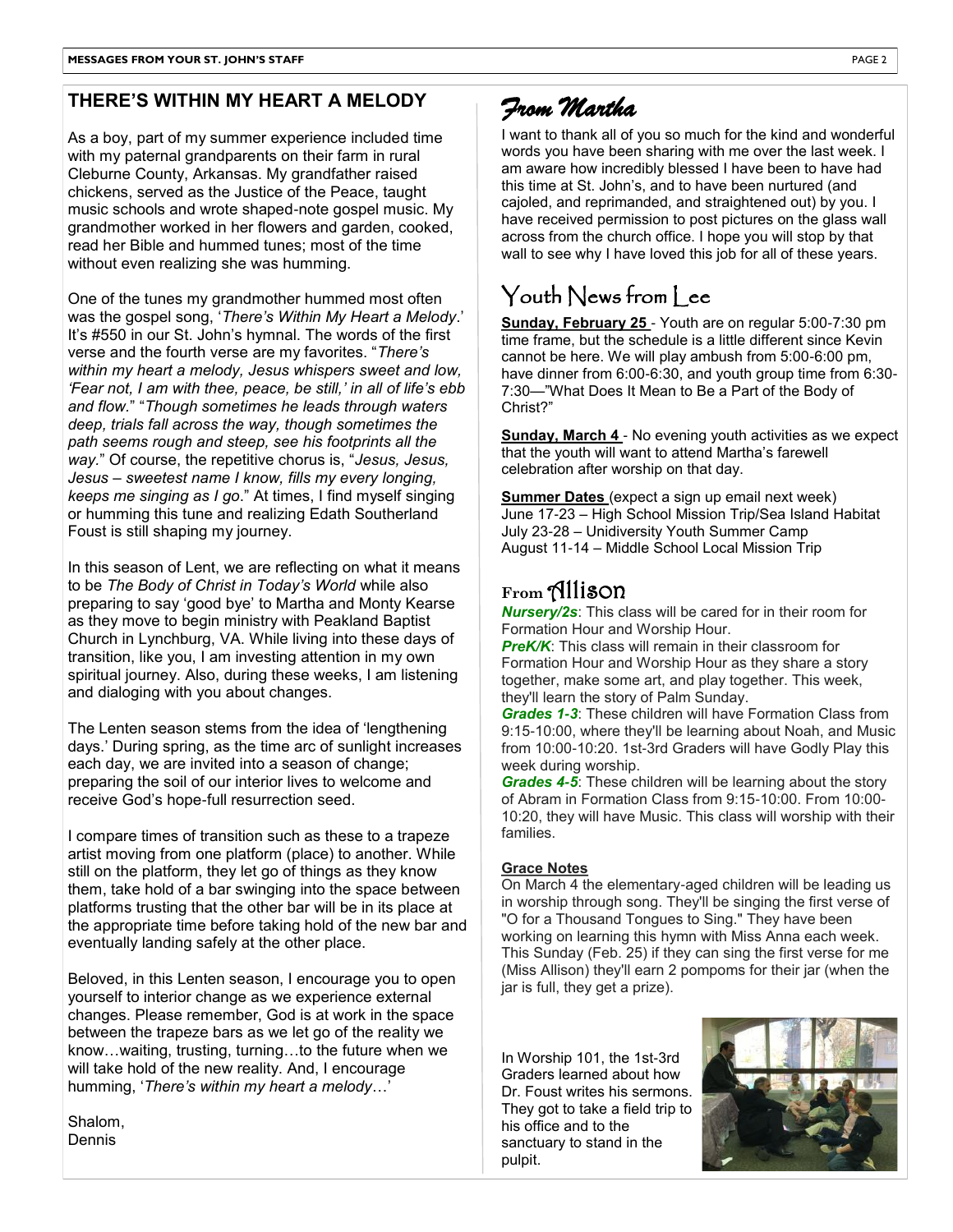

**Church Conference Sunday, February 18** (at the beginning of worship) To approve the Financial Ministry Plan 2018

## **Heritage Sunday March 18, 2018 "Making a Difference"**

1 4 In welcoming new members on Sunday, Deacon Chair Randy Brantley talked of those who have come before us. How have all of those who came before us made a difference in the life of our community and in the lives of others?

Also on Sunday, we read together the church covenant. How does following the statements of faith in our covenant make a difference?

# **CHILI COOK-OFF Sunday, February 25 - 5-7 pm**



**THIS EVENT HAS BEEN CANCELLED!**



to volunteer or for more information. **Handbell Choir** will begin rehearsals on Tuesday, February 27, at 6:00 pm. We will rehearse weekly throughout the spring and plan to play in worship several times. It's not too late to join this group! Contact Jacquelyn McAbee (*imcabee@sjcharlotte*) or Kevin Gray



Please join us as we restock the Loaves & Fishes pantry at Galilee Center (formally St. Andrews Episcopal Church) on Central Avenue. We are

dedicating the month of February to collecting non-perishable grocery items/monetary donations for the perishable items the pantry offers. The Big Blue Barrels can be found in Broach Hall and Main Entrance lobbies. Thanks for your support!



**Sunday, February 25 3:00 pm Davidson College Presbyterian Church and 7:00 pm Christ Episcopal Church** 

"Homegrown" will celebrate the work of

7 nonprofit Friendship Gardens. These concerts will feature composers from the Carolinas and raise money for the local music by Dan Forrest, Jaqueline Yost, Dan Locklair, Kenney Potter and Mary Ann Archer, and include WORLD PREMIERE performances of pieces by James Kevin Gray, Rick Bean, Cathy Youngblood, David Batchelor and Sara Terrell.

Tickets are \$15 in advance or \$20 at the door (cash or check only); \$5 at the door with a valid student ID; free for children through age 11; \$40 for families; and \$12 each for groups of 10 or more. Will-call sales are available at the advance price for pickup at the concert. For tickets, call 980-272-8556 or email CaritasTicketSales@gmail.com.





The 32nd Annual Elizabeth 8K Road Race is Saturday, March 24, at 8:00 am. Once again, St. John's is a sponsor for Charlotte's oldest road race. As a sponsor, we can offer 10 free registrations (call the church office for registration code) and a 10% discount to

all who choose to participate (Code: SJBCDF1810). Discounts expire March 2. Please contact the church office for information or to volunteer.